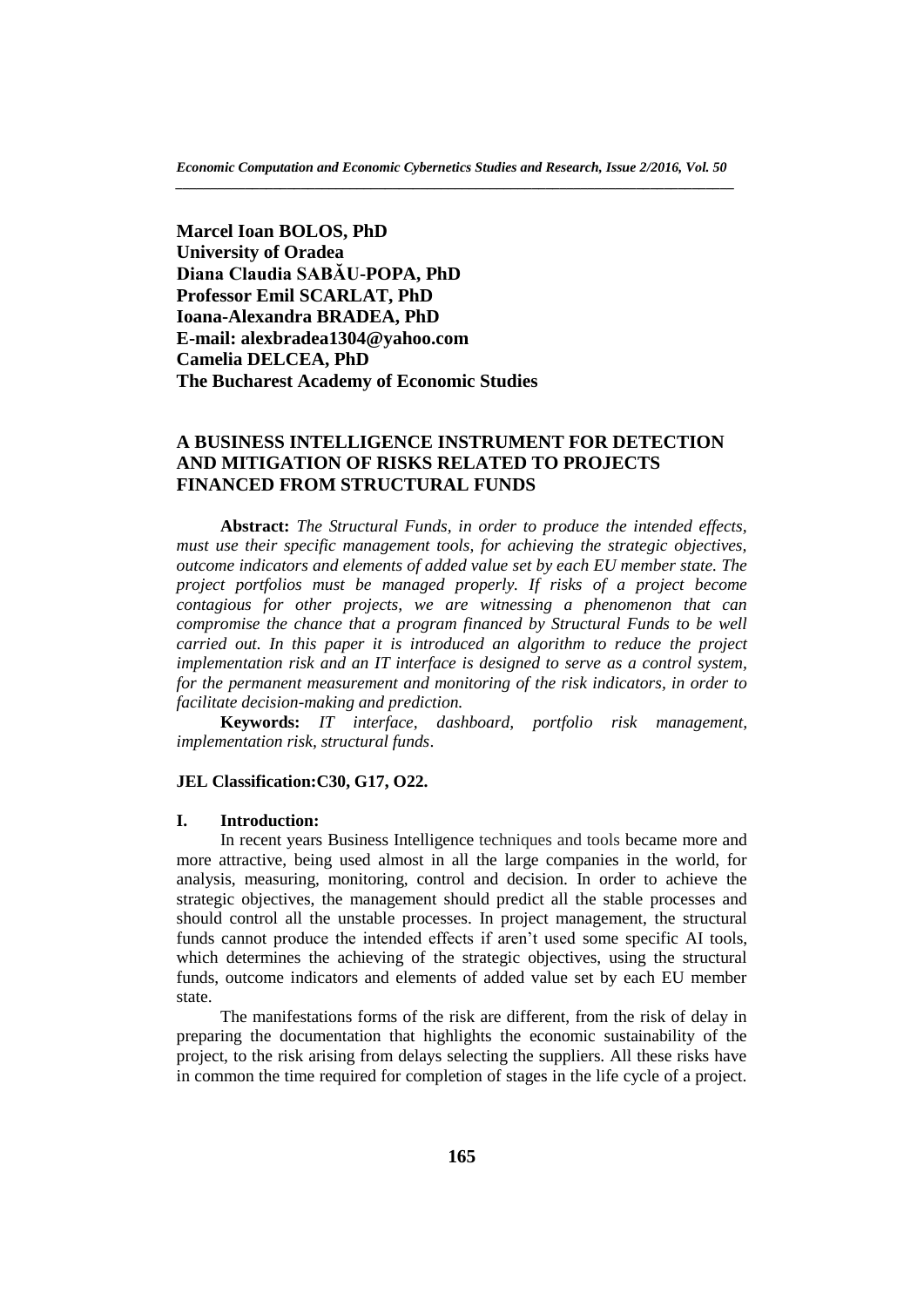Whatever the delays, they will have a direct impact on the duration of the project implementation, which is important from the perspective of project budget, outcome indicators and the achievement of project objectives.[Pirciog, Ciuca, Popescu, 2015]

The control Dashboard functions by the same laws as the Dashboard of a car or airplane, including tables, graphs, figures, GPS, indicators that reflect the desired destination and route. So, the Dashboard reflects the evolution and trend of the key risk indicators and key performance indicators, by monitoring their continuous measurement. Dashboard connects the project with management in real time, providing benefits due to the large number of people who see the results every day, increasing the quality of decisions.

# **II. The Dashboard: An IT Interface that monitors the projects**

The Dashboard can be considered a management information system, a business intelligence tool that displays all of the required information on a single screen, clearly, in order to be understood by every user. The Dashboard represents an IT interface that transforms data into information; is a cognitive tool which allows to: identify trends, patterns and irregularities for decisions and control [Delcea C., Bradea I.A., Scarlat E. 2013].

A Dashboard gives the management the insights: indicates everything the CEO needs to run the show. The dashboards created with the current software can display: graphics, trend analysis, forecasts and dynamic drill-down buttons.

The processed data can be retrieved from various sources, analyzed from several perspectives and distributed on the web and on mobile devices. The main advantage of this methodology is the simplicity of design. Thus, all information is presented as simple and concise; avoiding unnecessary graphics. The Dashboard indicates when an action is required and directly provides any additional information required to take that action.

For designing and implementing a Dashboard some steps must be followed: focus on data, know the users, tool selection, use visual design concepts, develop the indicators, develop the levels of data and threshold, create a prototype, display information on a single screen, ask for feedback and conduct trainings.

The Dashboard monitors the exposure to critical business risks by using key risk indicators (KRIs), which alerts when the accepted values of the threshold are passed. It offers a direction to follow and information regarding the risk event. It is used as an alarm signal for further actions.

### **III. Projects financed from structural funds**

The projects financed from structural funds have become a very interesting topic, with medium and long term challenges, due to the fact that the risk identification and the subsequent implementation of strategies to reduce or even disposal the risk, are major concerns of specialists and organizations that provide structural funds management. Furthermore, the structural funds are today, for most Member States of the European Union, an instrument for: the implementation of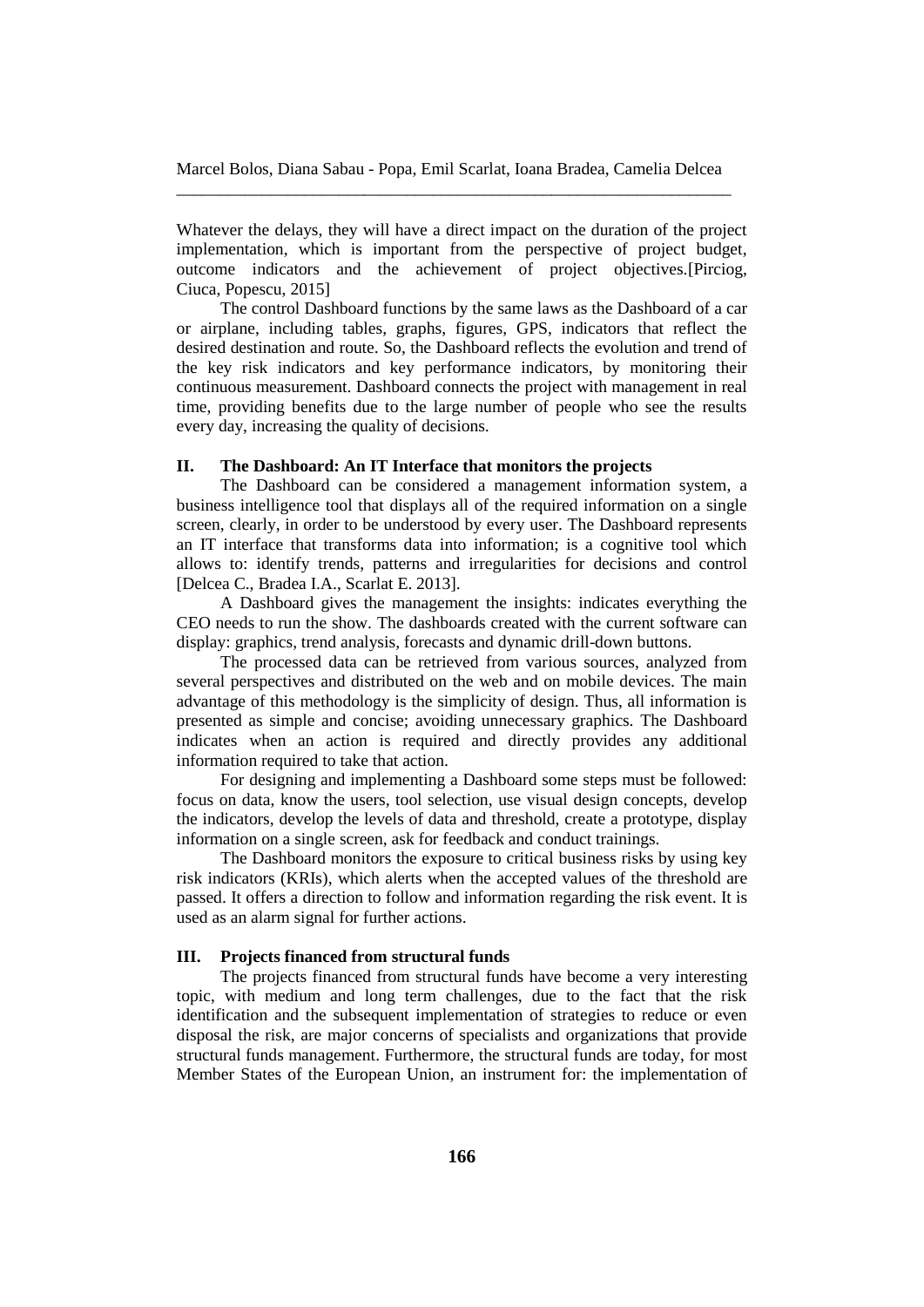sustainable development policies to eliminate the regional development disparities; promoting investments; creating jobs and ensuring a high standard of living for the EU citizens**.**

Structural Funds are attractive for any Member State due to their particularities; they are not refundable and have no immediate financing cost, which makes the beneficiaries of funds to lead a fierce battle between them to access these resources during the calls projects organized by organizations competent in the field. Compared to repayable funds, in the banking or capital market, the Structural Funds protect the beneficiaries' cash-flow during the project implementation, but also after that, in the post-deployment period, since they not generate payments to financial institutions and the impact on the projects sustainability is straightforward.

Often, projects that are not sustainable for fully funding from the mix of own and borrowed sources, as they cannot generate sufficient cash-flows to repay the financial liabilities to creditors, become sustainable by using structural funds through cost savings that are generated by the lack of financing costs.

The operational programs remain tools for macro management, which seek to implement strategic objectives of national and European political strategy, while projects become specific tools for the operational program that ensure the implementation of the objectives. Levels of objectives for the two instruments are different. The general rule is that any operational program includes a portfolio of projects, without the operational program cannot achieve its purpose. [Davidescu, Paul Vass, Gogonea, Zaharia, 2015]

Here comes the interest of specialists in finance and information technology, because these project portfolios must meet several prerequisites, namely: i) to be mature projects ready to be implemented, ii) to be sustainable projects or to ensure economic sustainability on medium and long term, iii) the project beneficiaries must have the administrative capacity to implement them.

## **IV. The project risk**

Any project (P), regardless the funding source, is characterized by a life cycle that can arise from the idea stage and can be ended with the completion of implementation. Usually the life cycle of a project, important in terms of structural funds, differ according to type; the infrastructure project has the life cycle between 3-5 years, while the small value projects, the non-infrastructure projects have a lifecycle that can reach up to 3 years.

On the entire life cycle of a project, the forms of risk are different, and the interest for early detection becomes increasingly more interesting given that the risk of any kind may embarrass the successful completion of the project implementation [Cagliano A.C., Grimaldi S., Rafele C. 2015].

So the budget of a project can be distributed over different periods of time, according to the schedule of cash-flows. In the absence of compliance with these cash-flows, caused by delays in implementing the various stages of the life cycle of the project, the consequences can be diverse. The most important consequence is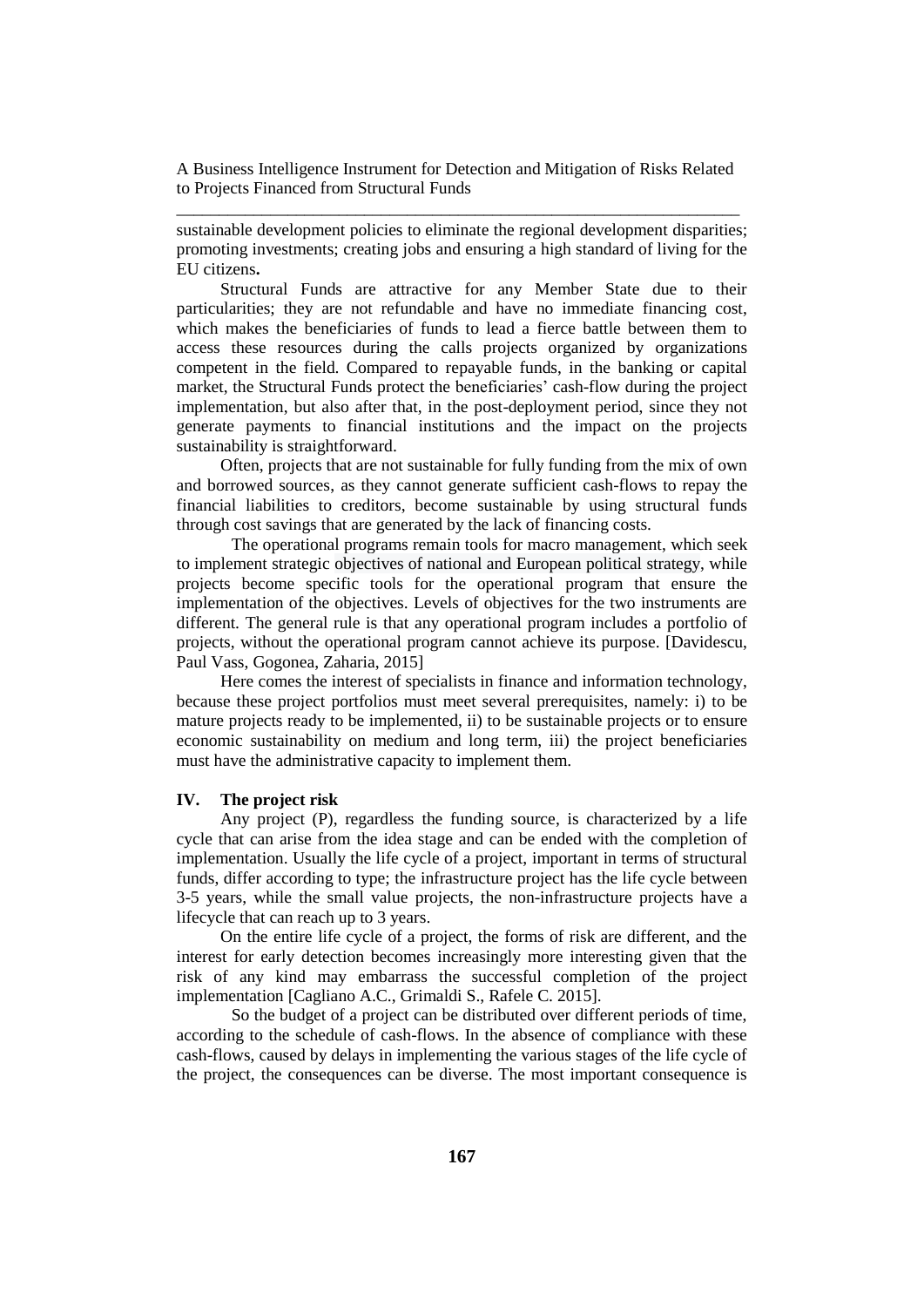the loss of budgets allocated to Member States through operational programs. That is why EU Member States, which provides structural funds management, will pay special attention to risks arising from delay in project implementation, which can compromise the chance of development of the regions concerned to ensure a high standard of living for citizens. In this context, the implementation risk of a project becomes essential, having direct consequences, not only on the budget allocated to EU Member States, but also on cash-flow deficits that can lead to a project.[Boloș M.I, Sabău-Popa D.C., Filip P., Manolescu A., 2015]

## **V. Measurement techniques for the risk of implementation**

In everyday language of specialists, this category of risk is known as physical progress. Without going into technical details, it is important to note that from the beneficiary's perspective and from the perspective of finance and information technology specialists, the implementation risk represents the situation in which the project during the implementation stage is not completed on time. A contractual deadline takes many forms: i) interim deadlines, ii) final deadlines. Whatever their nature, the project may be affected by the implementation risk if they are not respected [Hydari H. 2015].

The immediate consequence is that the planned values of the project are not realized, the project indicators are put in difficulty and what is worse, as we have noted before, the budgets of structural funds allocated to the EU stated can be lost. Regarding the implementation risk causes, they are diverse and often have a technical nature, such as: a reduced technical capacity of suppliers to execute contracts, lack of technical equipment necessary for the project implementation etc..

What arouses the curiosity of this category of risk is the quantification (measurement) method. It includes technical and financial elements that have an impact on this type of risk. The implementation risk can generate severe losses in the budget of the EU member countries, where this type of risk is not proper managed.

It is important to note that on risk measurement occurs the project implementation time( $D_i$ ), for which the information is provided from the contracts with the beneficiaries; and the actual execution time  $(D_r)$ , for which the information is provided from the contracts with suppliers. These terms determines the delay degree of a project, determined as the ratio between the actual execution time and the planned time $(g_i = \frac{D_r}{D_i})$  $\frac{D_r}{D_i} \times 100$  of the project.

The degree of delay in project implementation measures the likelihood of losing a certain part of the project value, as a consequence of implementation contract failure. Therefore it is important to quantify the financial dimension of the implementation risk and for this it can be taken into account the planned value of the project in the implementation year( $pVP$ ), which is also the year of analysis for the project, adjusted with the degree of delay using a relationship of the form: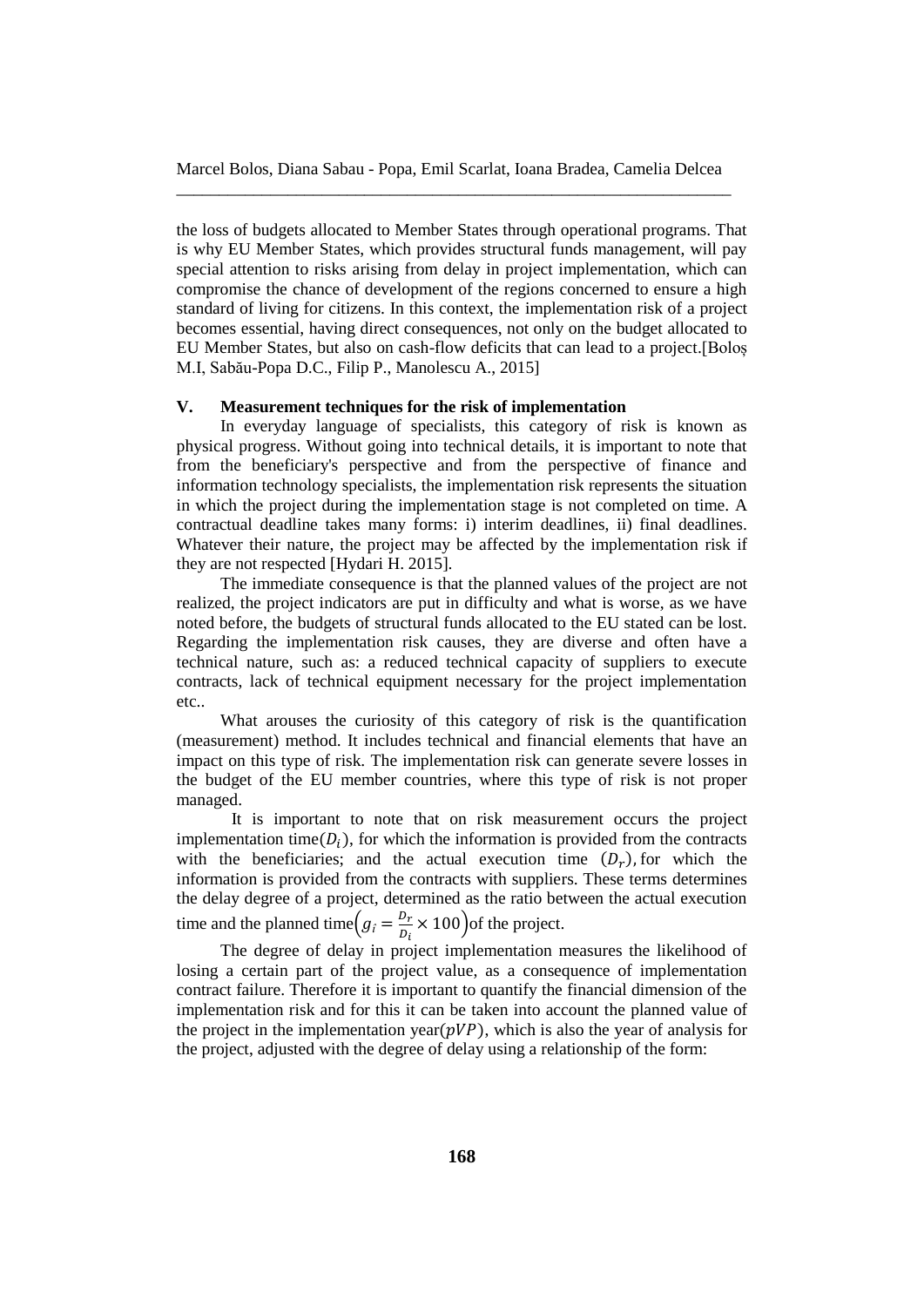$$
R_p = pVP(1 - g_i) \tag{1}
$$

The intensity of the implementation risk can be expressed in a percentage form, if it is taken into account the project's value (VP), and the progression risk  $(R_p)$  according to the following relationship:

$$
R_p = \frac{V_p - pVP(1 - g_i)}{V_p} \times 100
$$
 (2)

According to this measurement conditions for the implementing risk, it could be seen that whenever the degree of delay of a project has significant value, the probability of losing a part of the project budget increases, which may lead to the classification of projects into three major categories: i) projects with low risk of budget loss, ii) projects with medium risk of budget loss, iii) projects with high risk of budget loss.

$$
R_p = \begin{cases} 0 \le R_p \le 30; project with low risk of budget loss \\ 30 < R_p \le 50; project with medium risk of budget loss \\ R_p > 50; project switching brisk of budget loss \end{cases} \tag{3}
$$

If the implementing risk affects one or more projects, it is probable that a part of the budget allocated to EU country to be lost by decommitment, as unconsumed budgets by European rules are lost. In this situation, with the identification of the implementing risk, it is necessary to take further measures to restore the safety of their implementation and to ensure the achievement of the planned projects.

## **VI. The reduction algorithm of the project implementation risk**

The informational algorithm is based on specific assumptions for each project under implementation and on a number of statistical processing mechanisms specific to portfolio theory. Furthermore, the specific instruments for Structural Funds assume that the operational program is used nationwide by the Member States, while projects are part of the operational program. The rule of structural funds is that the operational program includes several projects $(P)$ ;  $\sum_{i=1}^{n} P_i$ . The projects, that are part of the operational program, have their particularities as they are non-infrastructure or infrastructure projects.

The reduction algorithm for the project implementation risk aims to establish the structure of portfolios of projects given a level of implementation risk, considered reasonable and to establish the portions of the project value that is affected by risk. The value of projects affected by risk becomes a source of information and a decision support for the national organizations of EU Member States, as it indicates the value of the Structural Funds budget that may be at risk of losing [Tams S., Hill K., 2015].

In terms of risk mitigation algorithm, each project (P), which is part of the portfolio of projects, will be defined by: the weight that holds on the total of the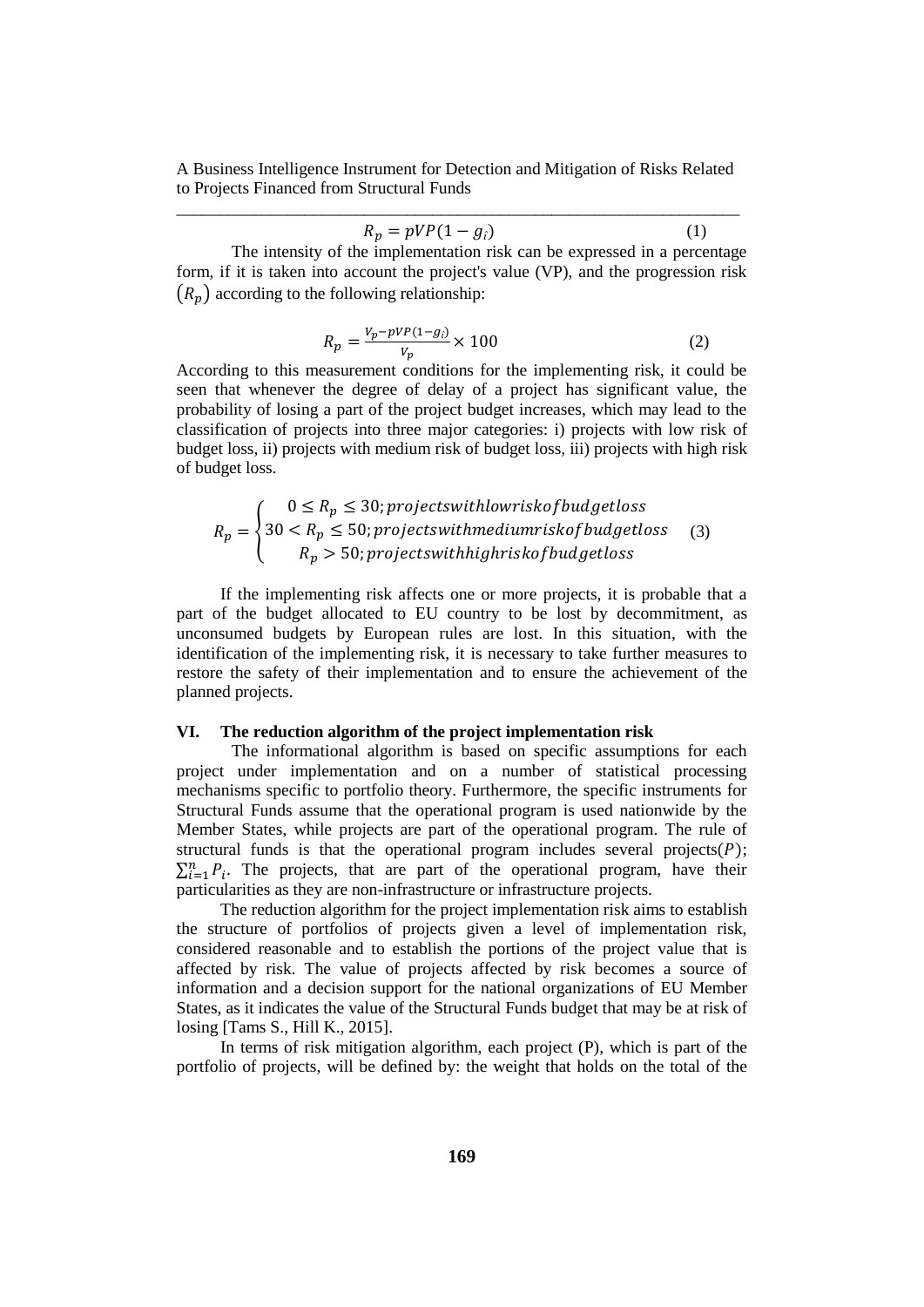projects value $(x_n)$ , the value of implementation risk  $(R_n)$  and the dispersion of risk compared to the average value recorded in the projects portfolio $(\sigma_n)$ .

The dispersion value of implementation risk from the average is important to measure its intensity, given that any departure from the average would mean an increased risk with adverse effects on the project portfolio. That is why, for the dispersion measurement is used the standard deviation, adapted to the specific of the projects:

$$
\sigma_p^2 = \sum_{i=1}^n \frac{\left(R_{pi} - \overline{R_p}\right)^2}{N-1} \tag{4}
$$

Since the measurement value of the implementation risk dispersion towards medium is measured in  $(\%)^2$ , it is necessary to appeal to a different notion of statistics for the dispersion measurement from the mean: the variance, that is quantified after a relationship of the form:

$$
\sigma_p = \sqrt{\sigma_p^2} = \sqrt{\sum_{i=1}^n \frac{\left(R_{pi} - \overline{R_p}\right)^2}{N-1}}
$$
\n<sup>(5)</sup>

According to the above, the project portfolio is formed as part of the operational program, in which each project will be characterized by: the weight that holds in the portfolio of projects, the implementation risk value and the risk dispersion from the mean $P(x_p, R_p, \sigma_p)$ . The equations that will be the basis of the reduction algorithm of the project implementation risk will be written as:

$$
\begin{cases}\nR_p = \sum_{i=1}^k x_k R_k \\
\sigma_p^2 = \sum_{i=1}^n x_k^2 R_k^2 + 2 \sum_{i=1}^n x_k x_j \sigma_{kj}\n\end{cases} (6)
$$

In addition to the above equations, it is known that the project proportion in the total portfolio is equal to 1, according to an equation of the form:

$$
\sum_{i=1}^{n} x_i = 1 \tag{7}
$$

In these conditions will be identified the underlying assumptions of the reduction algorithm for the project implementation risk, while a risk value over 50% can lead to a risky portfolio that generates losses in EU Member States' budgets .

Rewriting these equations according to the above assumptions, which aim to reduce: the risk below 50% and the average dispersion towards the medium value of the implementation risk, using a set of equations of the form:

$$
\begin{cases}\nR_p = \sum_{k=1}^n x_k R_k \le 50 \\
\sigma_p^2 = \min \sum_{j=1}^n \sum_{k=1}^n x_j x_k \sigma_{kj} \\
\sum_{k=1}^n x_k = 1\n\end{cases} \tag{8}
$$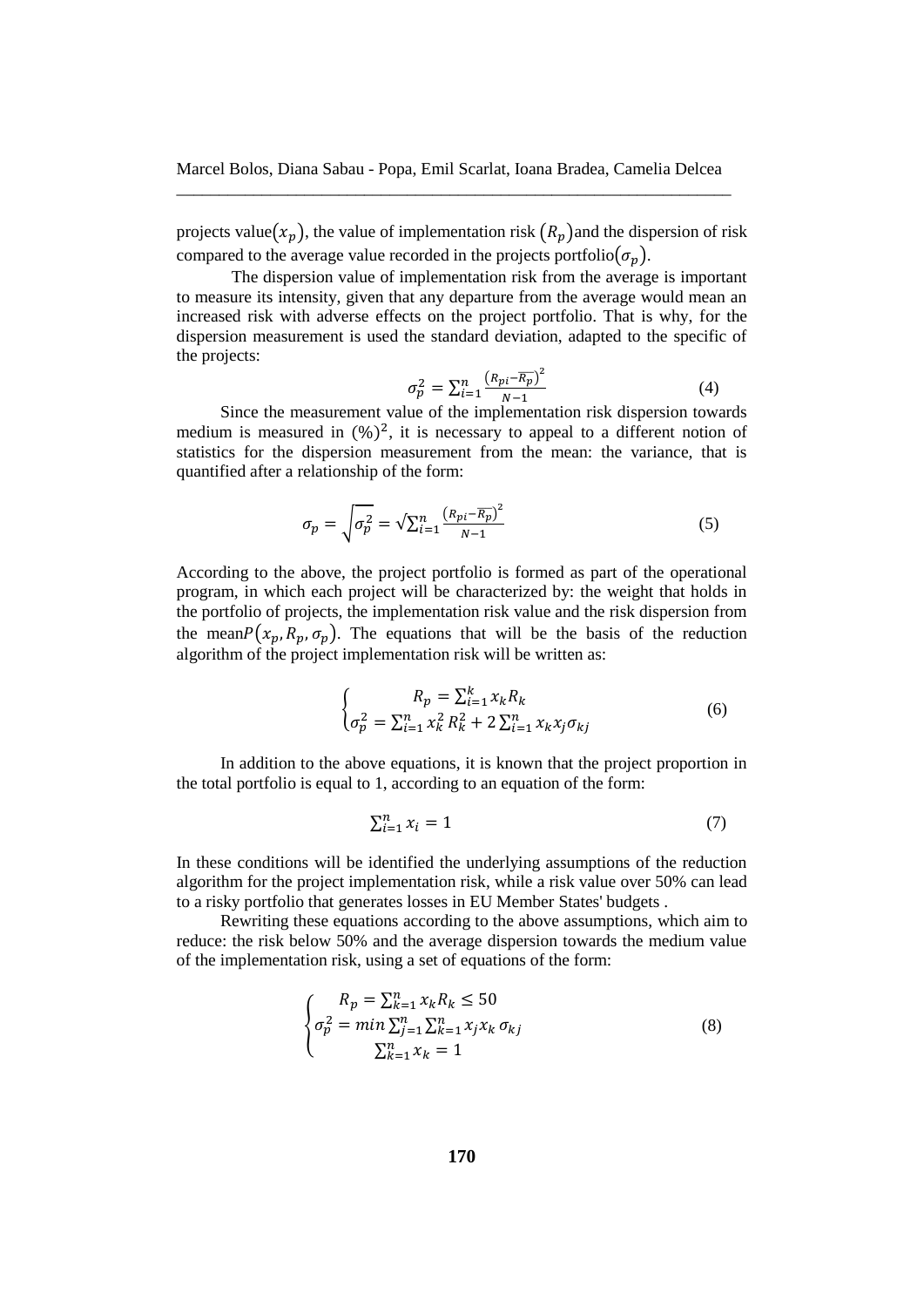To solve the optimization problem formulated above, we will write the Lagrangean problem, which will be based on the objective minimizing function of the variance from the average and the constraints for the average value of the implementation risk. The Lagrangean problem becomes:

$$
\alpha(x_p, \tau_1, \tau_2) = \min \sum_{j=1}^n \sum_{k=1}^n x_j x_k \sigma_{kj} - \tau_1(\sum_{i=1}^n x_k R_k - 50) - \tau_2(\sum_{k=1}^n x_k - 1)
$$
\n(9)

The optimal conditions of the algorithm are obtained at the points where the first order derivatives for variables and parameters  $\tau_1$ ;  $\tau_2$  are zero, as follows:

$$
\begin{cases}\n\frac{\partial \alpha}{\partial x_k} = 0; \\
\frac{\partial \alpha}{\partial \tau_1} = 0; \\
\frac{\partial \alpha}{\partial \tau_2} = 0;\n\end{cases}
$$
\n(10)

After some computations we obtain the following optimal conditions for the informational algorithm, namely:

$$
\frac{\partial \alpha}{\partial x_k} = \sum_{j=1}^n x_j \sigma_{kj} - \tau_1 \sum_{k=1}^n R_k - \tau_2 = 0;
$$
\n
$$
\frac{\partial \alpha}{\partial \tau_1} = \sum_{k=1}^N x_k R_k - 50 = 0;
$$
\n
$$
\frac{\partial \alpha}{\partial \tau_2} = \sum_{k=1}^n x_k - 1 = 0;
$$
\n(11)

To simplify the calculations, the above system can be written in a matrix of form:

$$
\begin{pmatrix} x_1 \\ x_2 \\ \vdots \\ x_k \end{pmatrix} \begin{pmatrix} \sigma_{11}\sigma_{12} \dots \sigma_{1k} \\ \sigma_{21}\sigma_{22} \dots \sigma_{2k} \\ \dots \\ \sigma_{k1}\sigma_{k2} \dots \sigma_{kk} \end{pmatrix} - \tau_1(R_1R_2 \dots R_k) - \tau_2(11 \dots 1) = 0 \tag{12}
$$

From equation (11) it can be determined the weight that each project must have in the total portfolio, according to the weights vector  $(X)$ , the variance-covariance matrix  $(\sigma)$ , and the projects implementation risks vector  $(R)$  as follows:

$$
X \times \sigma - \tau_1 R - \tau_2 e = 0 \tag{13}
$$

or

$$
X = \tau_1 \sigma^{-1} R + \tau_2 \sigma^{-1} e \tag{14}
$$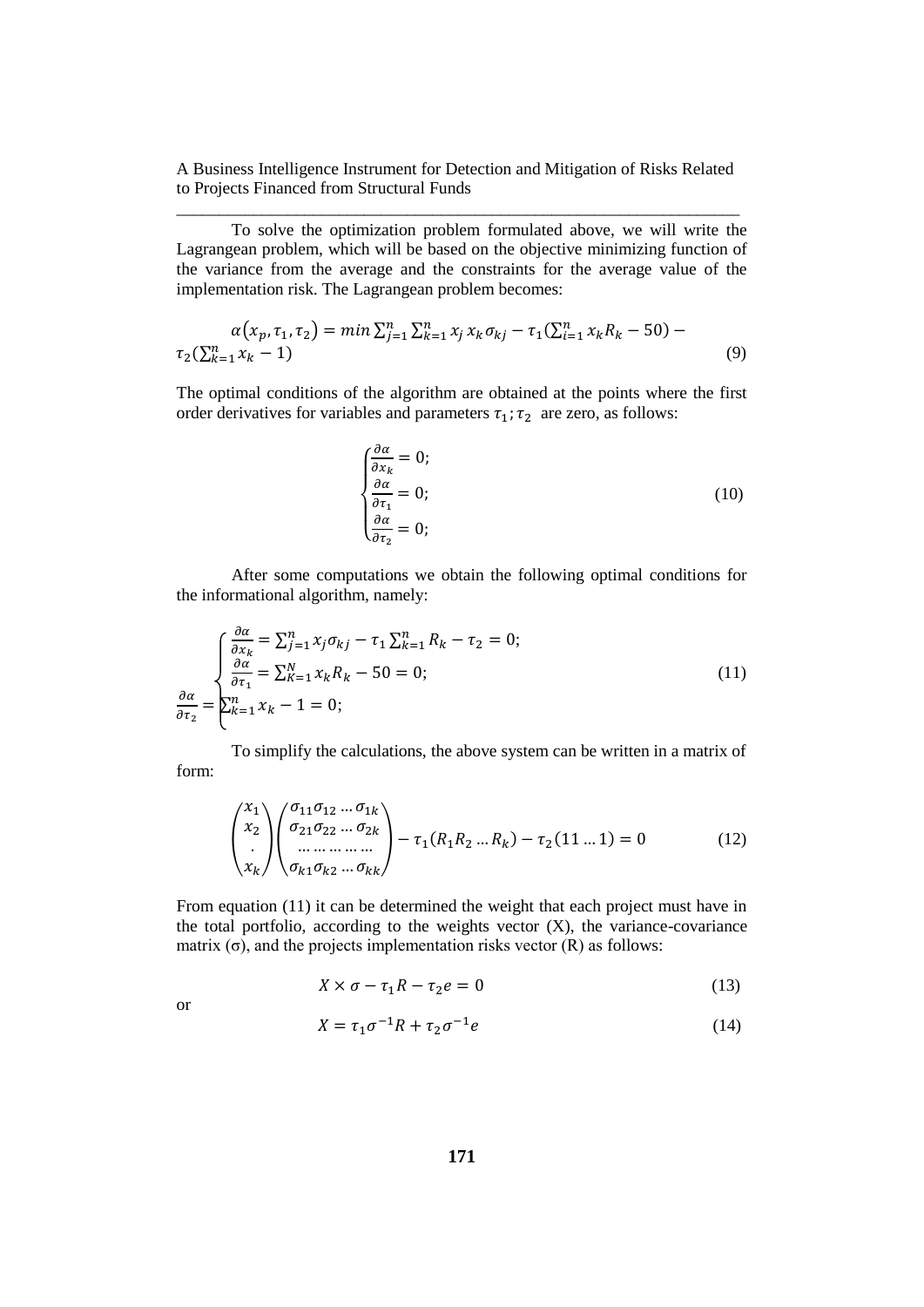It is formed a system of two equations with unknowns  $(\tau_1)$  and  $(\tau_1)$ , which will take the following form:

$$
\begin{cases} \tau_1 R^t \sigma^{-1} R + \tau_2 e^t \sigma^{-1} R = 50 \\ \tau_1 R^t \sigma^{-1} e + \tau_2 e^t \sigma^{-1} e = 1 \end{cases}
$$

From solving the system of equations will be obtained the Lagrangean parameters as:

$$
\tau_1 = \frac{\begin{vmatrix} 50 & e^t \sigma^{-1} R \\ 1 & e^t \sigma^{-1} e \end{vmatrix}}{\begin{vmatrix} R^t \sigma^{-1} Re^t \sigma^{-1} R \end{vmatrix}} = \frac{50(e^t \sigma^{-1} e) - e^t \sigma^{-1} R}{(R^t \sigma^{-1} R)(e^t \sigma^{-1} e) - (R^t \sigma^{-1} e)(e^t \sigma^{-1} R)}
$$

$$
\tau_2 = \frac{\begin{vmatrix} R^t \sigma^{-1} R & 50 \\ R^t \sigma^{-1} e & 1 \end{vmatrix}}{\begin{vmatrix} R^t \sigma^{-1} Re^t \sigma^{-1} R \end{vmatrix}} = \frac{R^t \sigma^{-1} R - 50(R^t \sigma^{-1} e) }{(R^t \sigma^{-1} R)(e^t \sigma^{-1} e) - (R^t \sigma^{-1} e)(e^t \sigma^{-1} R)}
$$

The values obtained for Lagrangean parameters are replaced in equation (14) to obtain the final structure of the portfolio, which consists of  $(x_1 x_2 ... x_n)$  weights of the form:

$$
x = \frac{1}{(R^t \sigma^{-1} R)(e^t \sigma^{-1} e) - (R^t \sigma^{-1} e)(e^t \sigma^{-1} R)} \left[ (50(e^t \sigma^{-1} e) - e^t \sigma^{-1} R) \sigma^{-1} R \right. \\ \left. + (R^t \sigma^{-1} R - 50(R^t \sigma^{-1} e) \sigma^{-1} e) \right]
$$

To simplify the calculations we will proceed to some additional notation as:

$$
X_1 = e^t \sigma^{-1} e;
$$
  
\n
$$
X_2 = R^t \sigma^{-1} e = e^t \sigma^{-1} R;
$$
  
\n
$$
X_3 = R^t \sigma^{-1} R;
$$
  
\n
$$
X_4 = X_1 X_3 - X_2^2;
$$

Accordingly to this, a simplified form of portfolio composition (P) will be:

$$
x = \frac{1}{x_4} \left[ (50x_1 - x_2)\sigma^{-1}R + (x_3 - 50X_2)\sigma^{-1}e \right]
$$
 (15)

The structure of projects portfolio (P) is thus influenced by the value of each project implementation risk, conventionally denoted  $(R_p)$  and the variance from the average implementation risk( $\sigma_p$ ), the obtained results being of the form: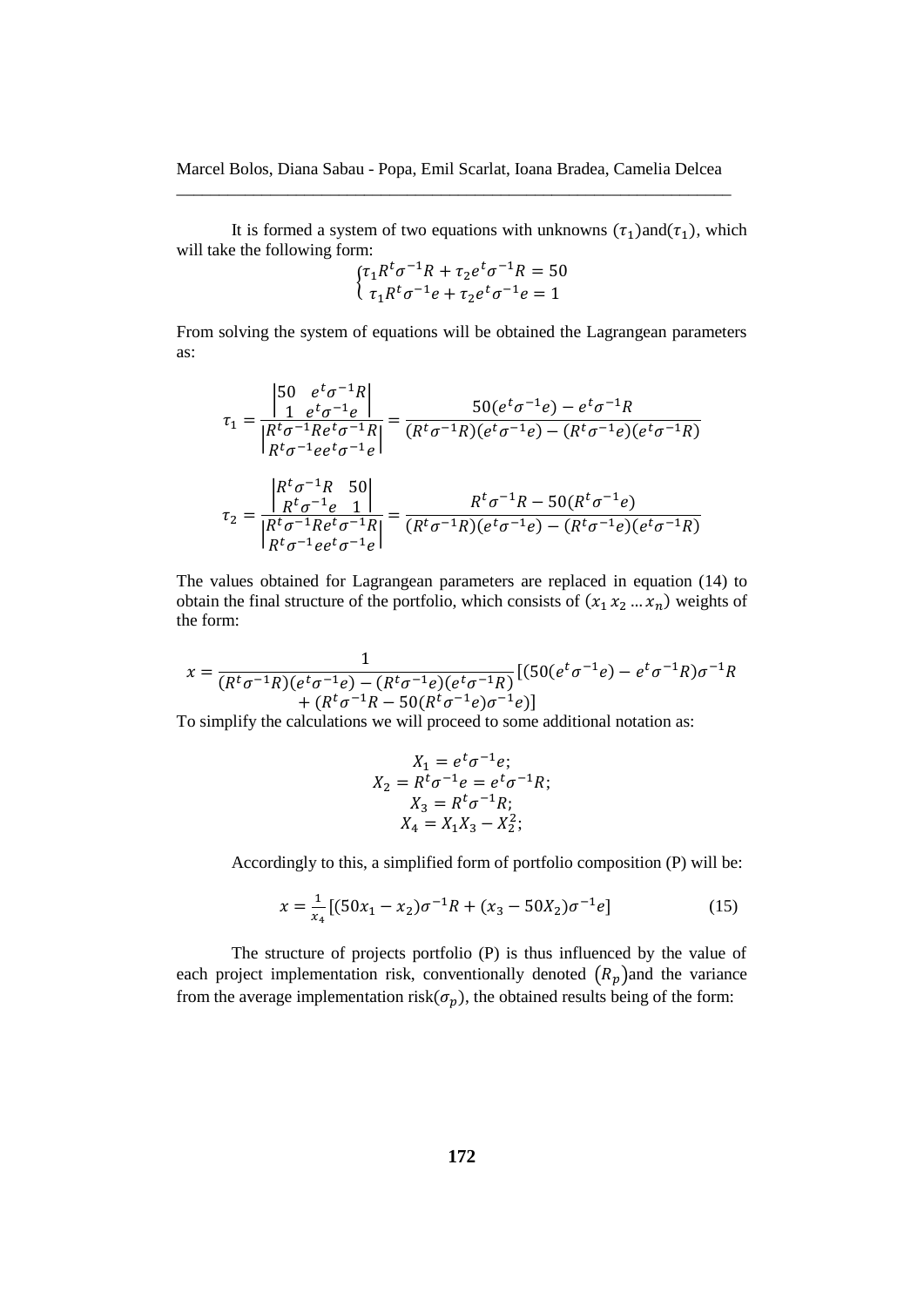$$
\begin{pmatrix} x_1 \\ x_2 \\ \vdots \\ x_n \end{pmatrix} = \begin{pmatrix} a_1 \\ a_2 \\ \vdots \\ a_n \end{pmatrix}
$$
 (16)

The project value after the calculations is adjusted by implementation risk restricted to be less than 50%, denoted by  $(V_n(A_n))$ , which will be computed as the difference between the initial project value  $(V_{ni})$  and the adjustment value with the project implementation risk ( $(A_p) = V_p \times a_k$ , after a relationship of the form:

$$
V_p = V_{pi} - A_p \tag{17}
$$

The new adjusted value of the project will provide information on the portion of the project that is not affected by risk, when there is a likelihood of implementation below 50% previously established as a value till the risk of project budget loss is below 50 %.

The value of the portfolio risk, while there is a project implementation risk below 50%, can be expressed by the relationship:

$$
\sigma_p^2 = (x_1 x_2 \dots x_n) \begin{pmatrix} \sigma_{11} \sigma_{12} \dots \sigma_{1n} \\ \sigma_{21} \sigma_{22} \dots \sigma_{2n} \\ \dots \\ \sigma_{k1} \sigma_{k2} \dots \sigma_{kn} \end{pmatrix} \begin{pmatrix} x_1 \\ x_2 \\ \vdots \\ x_n \end{pmatrix}
$$
(18)

The weights  $(x_1 x_2 ... x_n)$  are the recalculated weights for projects in the portfolio, in terms of an implementation risk below 50%, determined according to the relationship (15).

This means that each project from the structure of the operational program will have the value structured into two components namely:  $((V_n(A_n))$  determined as the product of the project value and value share in total project projects  $(a_k)$ , obtained by recalculation according to the implementation risk and a project value at risk( $V_{Rk}$ ), so that the portfolio of projects can be rewritten according to the formula:

$$
V_P = (a_1 a_2 ... a_k) \begin{pmatrix} V_{p1} \\ V_{p2} \\ \vdots \\ V_{pk} \end{pmatrix} + (V_{Rk1} V_{Rk2} ... V_{Rkn})
$$
(19)

As the share of the value of the projects that are part of the portfolio affected by risk  $(V_{Rk})$  is higher than the value unaffected by risk (or risk below 50%) $(V_p(A_p))$ , we can say that the Structural Funds budget that is allocated to the Member State is affected by the project implementation risk and there is a probability to lose some of the budget by decommitment risk. In the opposite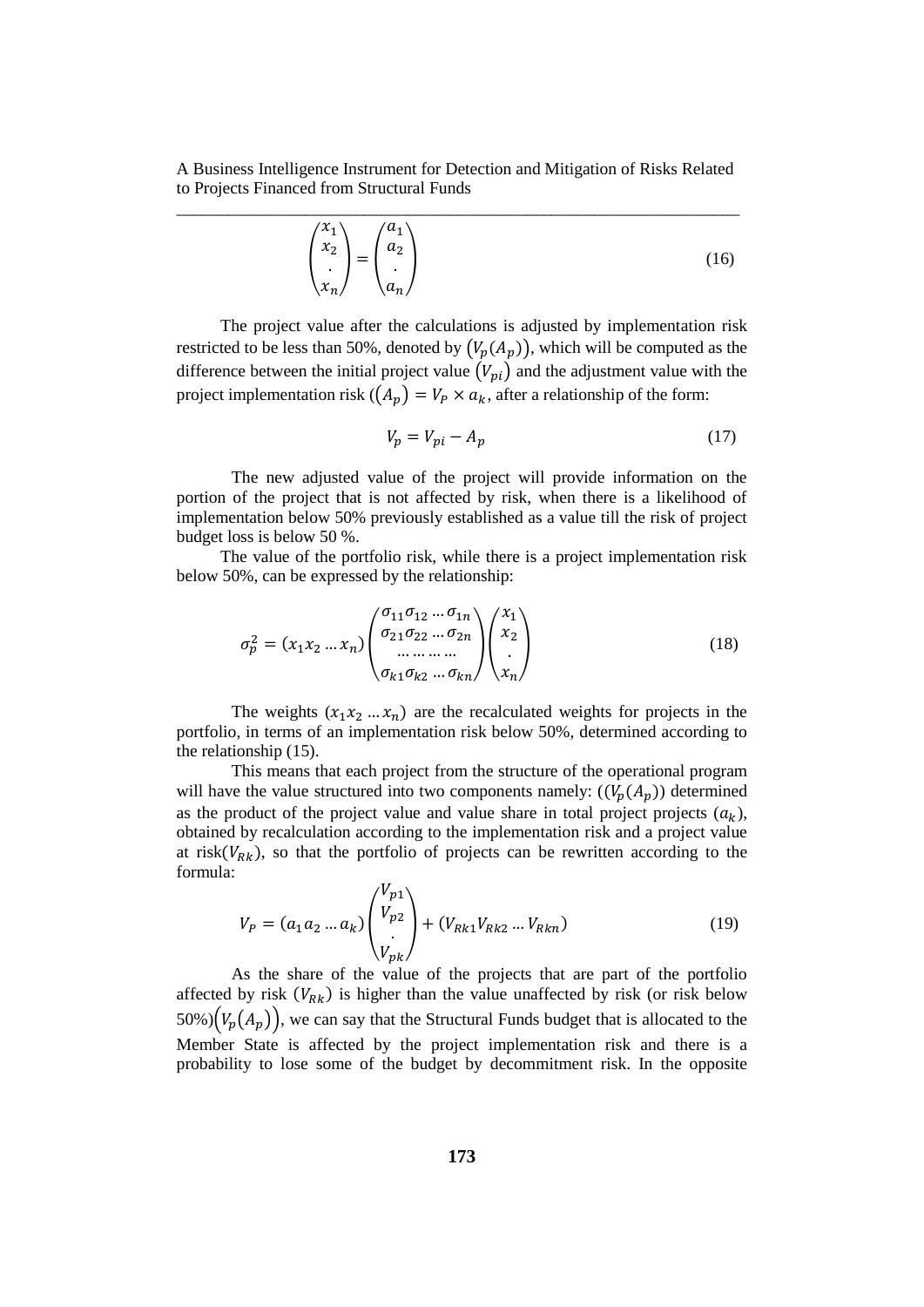situation, the probability of losing resources from the Structural Funds budget is quite limited, and that operational program management is properly implemented.

A new risk indicator is founded. It is useful for specialists in finance and information technology, and is called the global implementation risk indicator( $R_{gi}$ ), which provides information on the probability that an operational program (which includes a portfolio of projects) generates losses from structural funds of EU Member States, resulting from project implementation.

The overall implementation risk of operational programs may be determined by the formula:

$$
R_{gi} = \frac{\sum_{i=1}^{n} V_{Rki}}{\sum_{i=1}^{n} a_i V_{Pi}} \times 100
$$
\n(20)

In its simplest form, the overall implementation risk of operational programs can take values( $R_{qi} \ge 1$ ), which implies that there is a risk of losing resources from the EU budget allocated to the Member State. If  $(R_{qi} < 1)$ , implies that structural Funds budget has a management that is correctly implemented without the risk of losing the short-term financial resources.

## **VII. Decision-making interface for risk management of the national organisms with responsibilities in the structural funds area**

In any project management authority, there is a lot of information, even computed indicators, but the information that is really needed are not known. Dashboard has the ability to calculate, communicate and provide the adequate information, relevant for policy formulation, decision making, and comparing the results with the strategic objectives**.** The mechanism through which Dashboards are used by national project management organism for decision making is reflected in the following figure: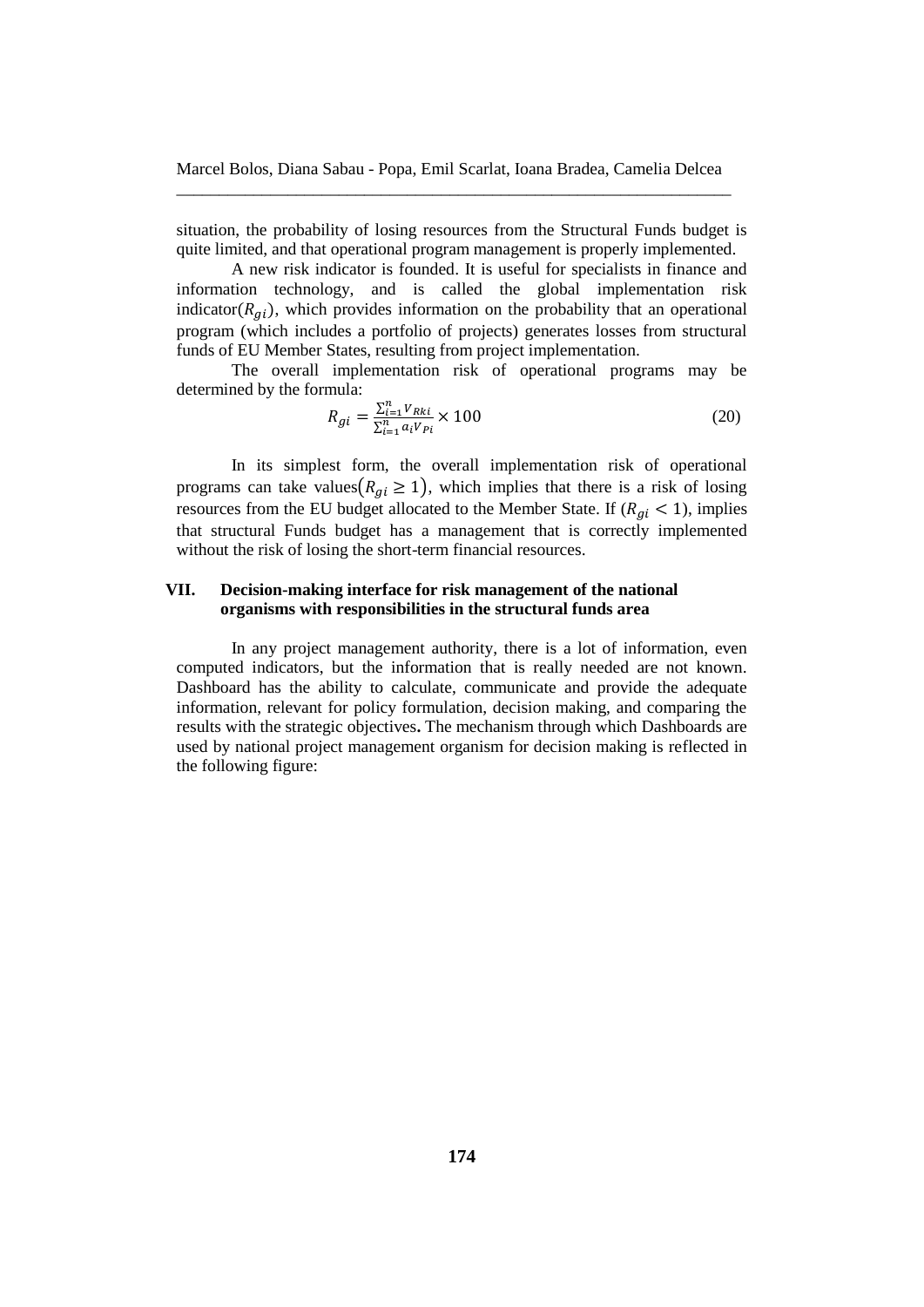



**Figure 1.The correlation between Dashboard and decision making process**

Further, a Dashboard is built in order to monitor the key risk indicators of the portfolio risk management. The analyzed portfolio consists of 10 projects financed by the Structural Funds, for which are calculated the main indicators reflecting the implementation risk. The projects are implemented in the North-West of Romania.

| <b>Beneficiary</b> | The project value<br>planned in the<br>implementation period | Size of grant | The<br>requested<br>paid | Level of<br>achievem<br>ent | The delay<br>grade | <b>Remaining months of</b><br>implementation |
|--------------------|--------------------------------------------------------------|---------------|--------------------------|-----------------------------|--------------------|----------------------------------------------|
|                    | 519.794,88                                                   | 3.954.174,69  | 484.770,54               | 93,26%                      | 0.067381           | 4                                            |
| 2                  | 3.054.588,66                                                 | 6.279.264,00  | 3.054.588,66             | 100,00%                     |                    | 11                                           |
| 3                  | 1.150.000,80                                                 | 4.534.489,80  | 1.018.340,89             | 88.55%                      | 0.114487           | 4                                            |
| 4                  | 6.330.264.00                                                 | 6.330.264.00  | 4.540.298.20             | 71.72%                      | 0.282763           |                                              |
| 5                  | 3.376.872.65                                                 | 4.877.501.72  | 4.862.647.98             | 144.00%                     |                    | $\overline{2}$                               |
| 6                  | 1.167.319,00                                                 | 2.376.711,00  | 791.478.00               | 67.80%                      | 0.321969           | 3                                            |
|                    | 4.527.190,65                                                 | 4.527.190,65  | 4.516.005,26             | 99.75%                      | 0.002471           | 10                                           |
| 8                  | 0,00                                                         | 6.300.091,03  | 2.291.664,47             | 100,00%                     |                    | 3                                            |
| 9                  | 1.017.688,00                                                 | 2.587.119,00  | 988.943,31               | 97,18%                      | 0.028245           | 4                                            |
| 10                 | 2.837.513.00                                                 | 6.254.702.66  | 2.832.606.53             | 99,83%                      | 0.001729           | 6                                            |

**Figure 2.The key indicators computed within the reduction algorithm**

Some thresholds were established, according to the formulas found in the reduction algorithm of the project implementation risk. If a threshold was exceeded, the risk manager automatically receives a message, to undertake urgent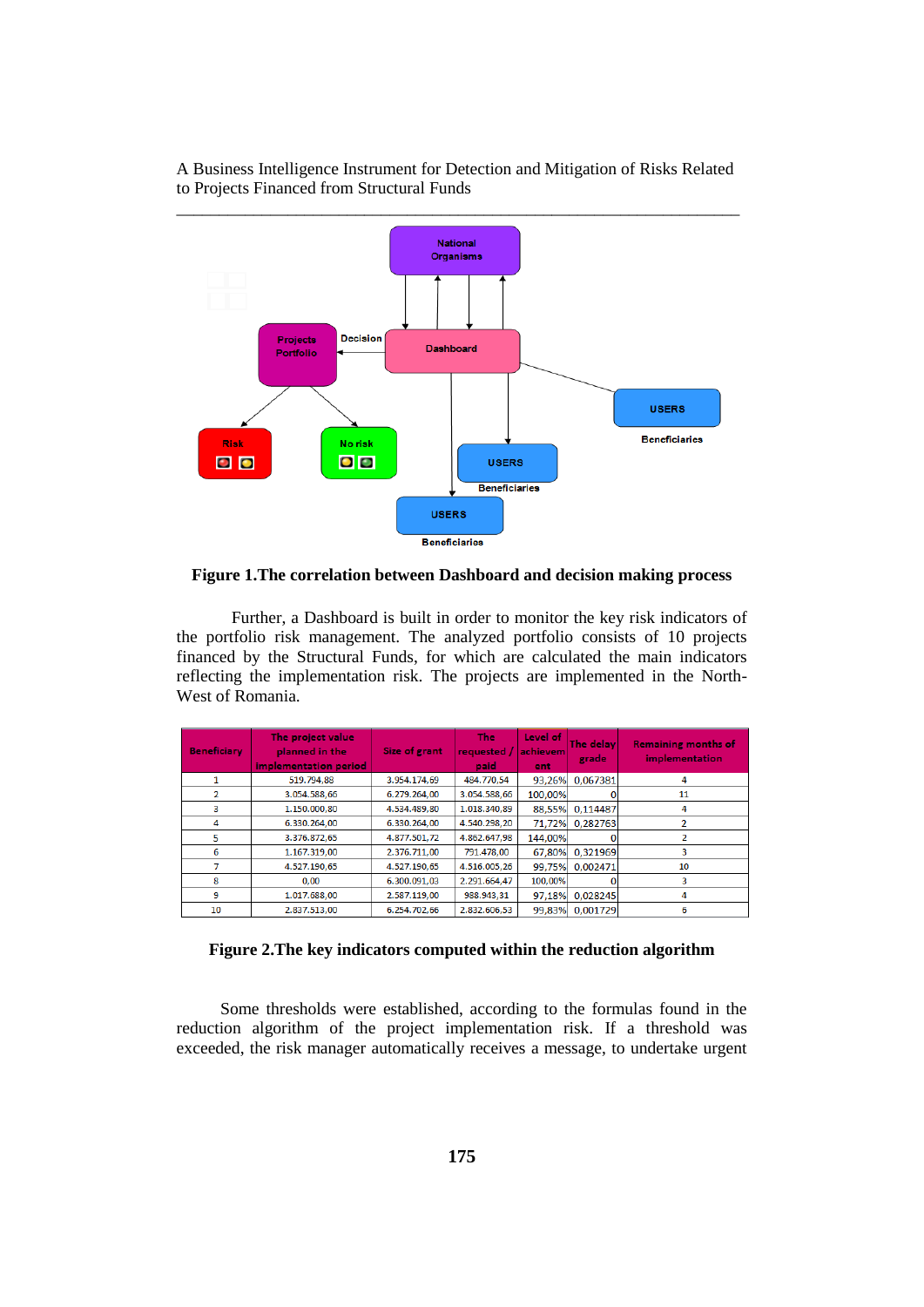remedial actions. The exceeding of thresholds is indicated by the colors of the risk semaphore [Bradea I.A., Sabău-Popa D., Boloș M. 2014].

When the risk is in the red zone, are recorded significant losses, urgent actions must be taken to control these losses. When the risk is in the yellow zone, the risk manager has to take actions in order toprevent the increasing of risk exposure.

|           | Rp - The intensity of<br>the implementation<br>risk | xp - The initial proportion<br>of the project in the<br>portfolio | xp - The final proportion<br>of the project in the<br>portfolio | Rp - The financial<br>dimension of the<br>implementation risk | The adjusted value<br>of the project |
|-----------|-----------------------------------------------------|-------------------------------------------------------------------|-----------------------------------------------------------------|---------------------------------------------------------------|--------------------------------------|
| О         | 34,00%                                              | 8.00%                                                             | 9.00%                                                           | 266436.5581                                                   | 3.687.738.13                         |
| $\bullet$ | 12,00%                                              | 13.00%                                                            | 14.00%                                                          | $\mathbf 0$                                                   | 6.279.264.00                         |
| $\bullet$ | 44,00%                                              | 9.00%                                                             | 7.00%                                                           | 131659.91                                                     | 4.402.829.89                         |
| $\bullet$ | 78,00%                                              | 13,00%                                                            | 3,00%                                                           | 1789965,8                                                     | 4.540.298.20                         |
| $\bullet$ | 34,00%                                              | 13,00%                                                            | 8,00%                                                           | $\Omega$                                                      | 4.877.501.72                         |
| $\bullet$ | 53,00%                                              | 4.00%                                                             | 6,00%                                                           | 375841                                                        | 2.000.870,00                         |
| $\bullet$ | 89,00%                                              | 9,00%                                                             | 2,00%                                                           | 11185,39                                                      | 4.516.005,26                         |
| $\bullet$ | 0,00%                                               | 13,00%                                                            | 27.00%                                                          | $\mathbf 0$                                                   | 6.300.091.03                         |
| $\bullet$ | 52,00%                                              | 5.00%                                                             | 10.00%                                                          | 28744,69                                                      | 2.558.374.31                         |
| o         | 27,00%                                              | 13,00%                                                            | 14.00%                                                          | 4906.47                                                       | 6.249.796.19                         |

**Figure 3.The key indicators computed within the reduction algorithm**

For the analyzed portfolio, the initial average risk is 42.3%, being found in the yellow zone and more worryingly close to the red zone. According to the conditions of the implementing risk, it could be seen that whenever the average risk is higher than 30%, the probability of losing a part of the project budget increases.

Of the 10 projects analyzed, 3 projects have the values for intensity of the implementation risk over 0.33, reflecting a worsening of the situation, changes in trends and an increased exposure to risk, being necessary to take preventive measures.4 projects registered high values for the considered risk, project number 7 having a value equal to 0.89. It is also worth mentioning that the project number 8 is not exposed to this risk.

The overall implementation risk of operational programs is determined. The global risk of implementation takes the value of 0.5015, indicating a great exposure to this risk, the losses emerging from it being large. Its value provides information on the probability that the portfolio of projects generates losses from project implementation.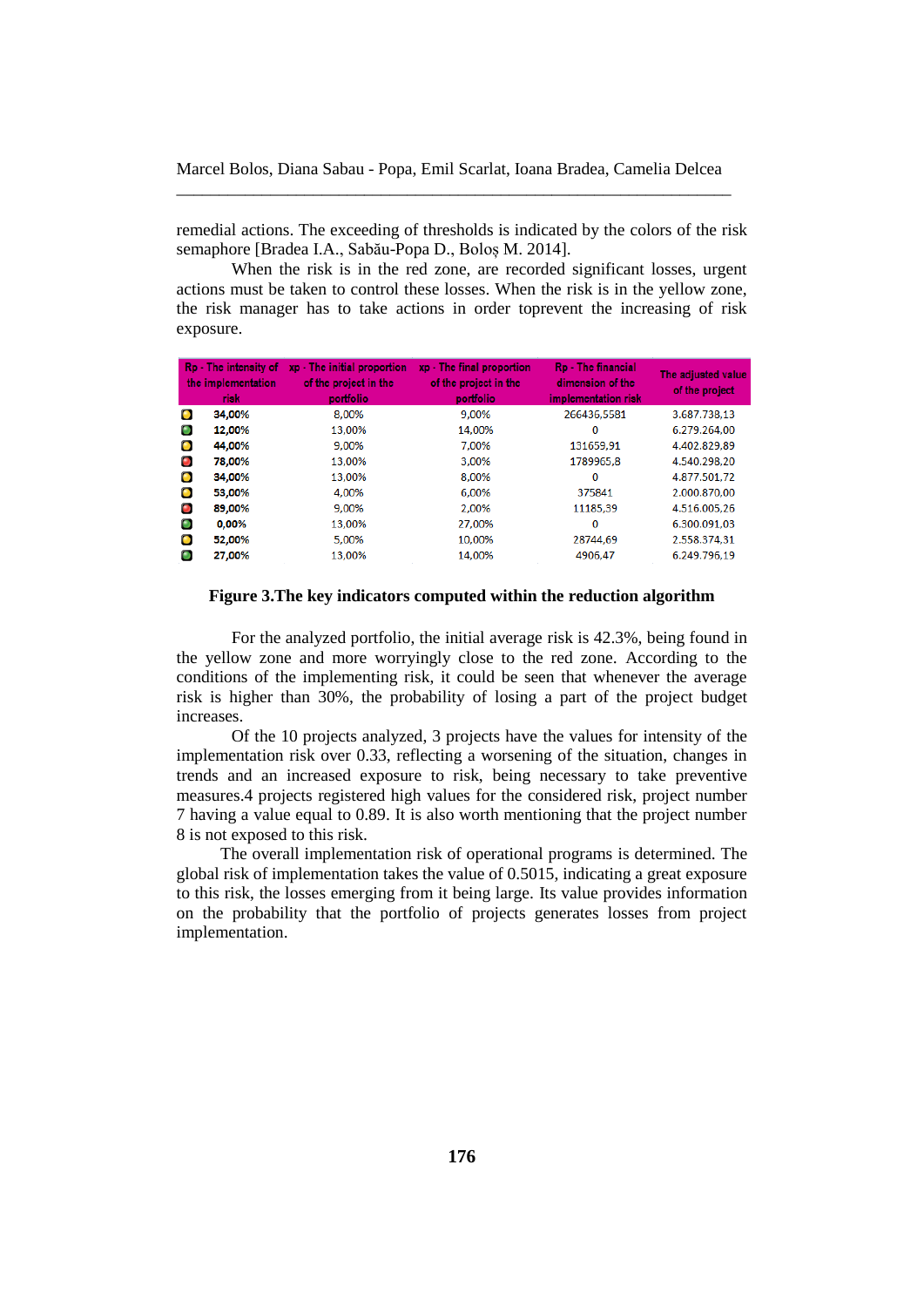

Dashboard for risk management

# **Figure 4. The Dashboard for monitoring the risk related to projects financed from Structural Funds**

As it is presented in the figure above, after applying the reduction algorithm for the implementation risk, was identified a new structure of the portfolio that would reduce the risk (xp). Also, a new adjusted value of the project is computed, value that will provide information on the portion of the project that is not affected by risk.

## **VIII. Concluding remarks:**

A portfolio with projects structure, whose implementation risk is below 50%, according to the algorithm assumptions provides the necessary conditions to ensure a prudent structural funds management of EU Member States through operational programs. Any value higher than 50% can lead to loss on long-term, unless appropriate measures are taken to reduce this risk. The conclusion is that for a certain value of projects implementation risk and its dispersion from the mean, will have to be a certain structure of the projects portfolio to ensure that the risk of